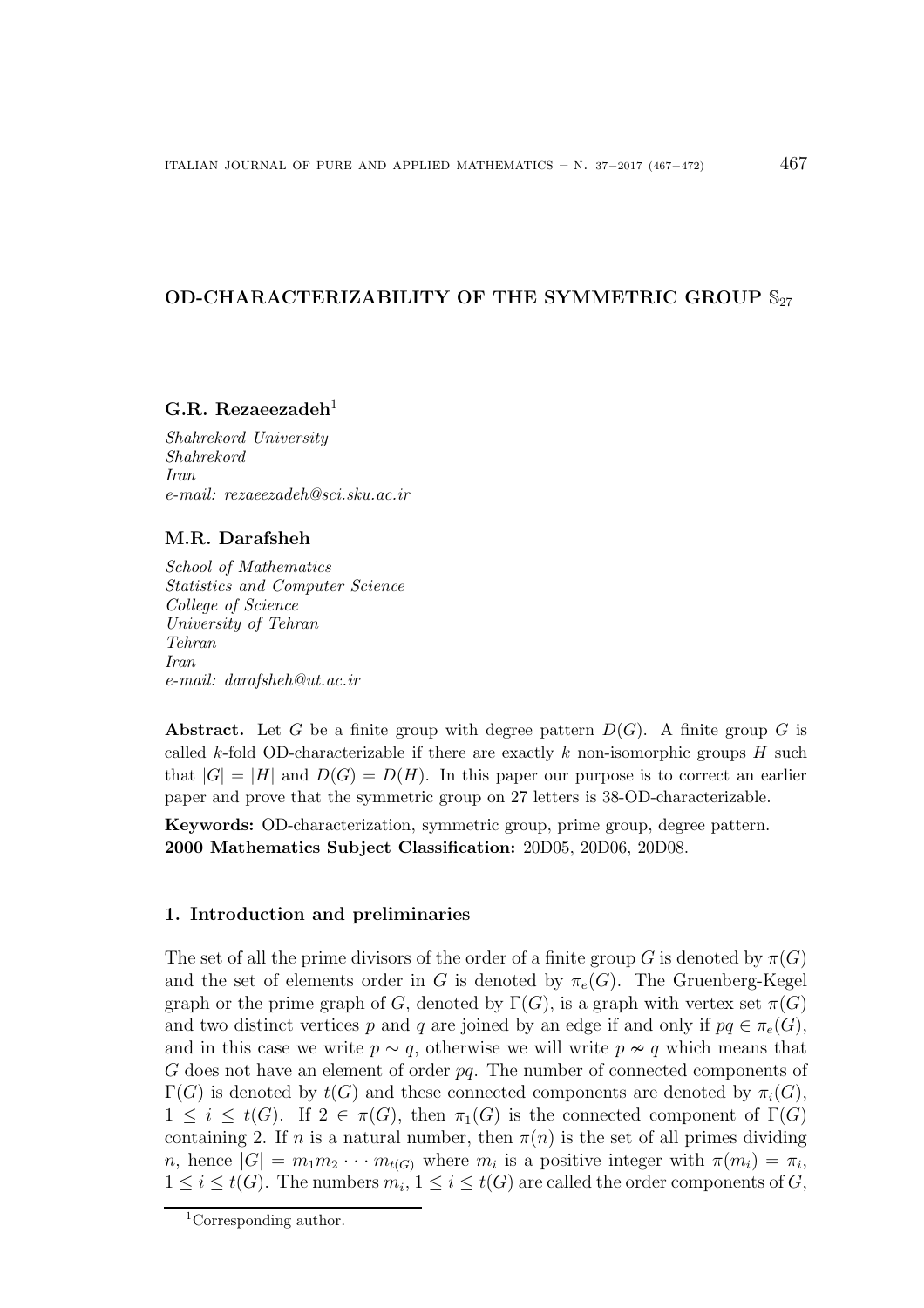we write  $OC(G) = \{m_1, ..., m_{t(G)}\}$  for the set of order components of G. The set of prime graph components of G is denoted by  $T(G) = {\pi_1(G), \pi_2(G), ..., \pi_{t(G)}(G)}$ .

If the order of G is  $|G| = p_1^{\alpha_1} p_2^{\alpha_2}$  $\frac{\alpha_2}{2} \cdot \cdot \cdot p_k^{\alpha_k}$  $\binom{\alpha_k}{k}$ , with  $p_i$ 's distinct prime numbers and  $\alpha_i$  positive integers, then for  $p \in \{p_1, ..., p_k\}$ , the degree of p in  $\Gamma(G)$  is the number of vertices adjacent to p and is denoted by  $deg(p)$ , i.e.,  $deg(p)$  $|\{p_i|p \sim p_i\}|$ . We choose an ordering such that  $p_1 < p_2 < \cdots < p_k$  and define  $D(G) = (deg(p_1), deg(p_2), ..., deg(p_k))$  as the degree pattern of G. Let n be a positive integer. A group  $H$  is called *n*-fold OD-characterizable if there are exactly n non-isomorphic groups G such that  $|G| = |H|$  and  $D(G) = D(H)$ . Usually a 1-fold OD-characterizable group is called an OD-characterizable group.

For the first time the prime graphs of a finite group was defined in [5] and its significance can be found in many recent researches on finite groups. In [1] it is shown that the alternating groups  $A_p$ , where p and  $p-2$  are prime numbers are OD-characterizable, it is also shown that all the sporadic simple groups, certain groups of Lie type are OD-characterizable, but the projective symplectic group  $SP_6(3)$  is 2-fold OD-characterizable. In [10] it is shown that all the simple  $K_4$ -groups, except  $\mathbb{A}_{10}$  are OD-characterizable, whereas  $\mathbb{A}_{10}$  is 2-fold ODcharacterizable. In [7] it is proved that all the simple groups of order less than  $10^8$  except  $\mathbb{A}_{10}$  and  $U_4(2)$  are OD-characterizable while  $\mathbb{A}_{10}$  and  $U_4(2)$  are 2-fold OD-characterizable.

In [9] it is proved that  $\mathbb{A}ut(L_2(49))$  is 9-fold OD-characterizable, and in [8] the authors prove that the alternating group of degree 16 is OD-characterizable. In [3] the authors studied OD-characterizability of the alternating and symmetric groups on 27 letters. Although their results for the alternating group is correct but there is an error in the results stated for the symmetric group. OD-characterizability of  $\mathbb{S}_{27}$  is also studied in [2] but the conclusion is in error. In [4] we found some results on OD-characterizability of the symmetric group on 27 letters. In this paper our aim is to give a complete proof of OD-characterizability of the group  $\mathbb{S}_{27}$ . Our main result is:

**Theorem 1.1.** Let G be a finite group such that  $|G| = |\mathbb{S}_{27}|$  and  $D(G) = D(\mathbb{S}_{27})$ . Then G is 38 OD-characterizable.



Figure 1: The prime graph of  $\mathbb{S}_{27}$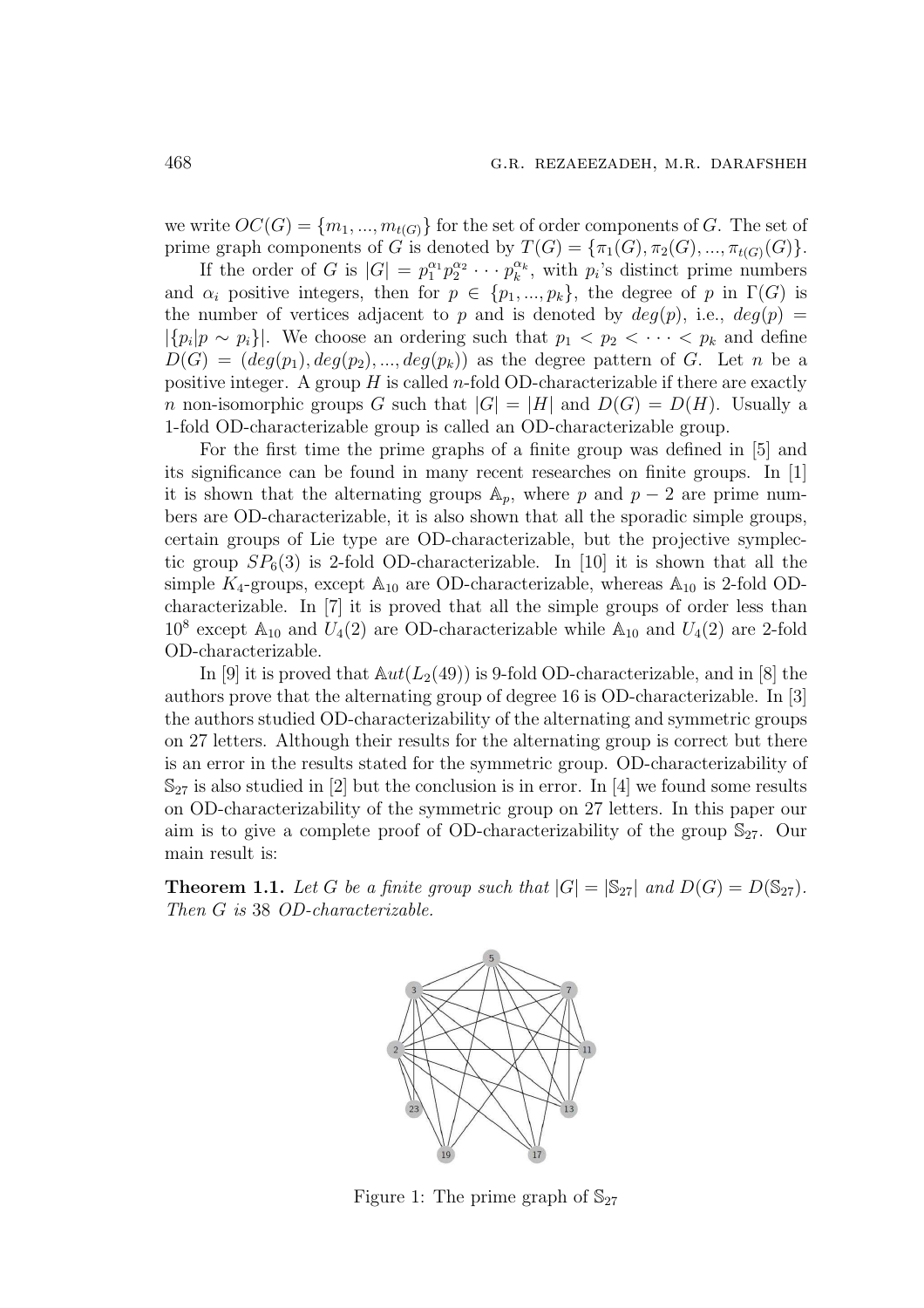For the proof we need to know about non-abelian simple groups with a prime divisor at most 19. Using [6] we listed these groups in the Table 1 of [3] which is used frequently in this paper.

# 2. Proof of the main result

The order and degree pattern of  $\mathbb{S}_{27}$  are as follows:

 $|\mathbb{S}_{27}| = 2^{23} \cdot 3^{13} \cdot 5^6 \cdot 7^3 \cdot 11^2 \cdot 13^2 \cdot 17 \cdot 19 \cdot 23$  and  $D(\mathbb{S}_{27}) = (8, 8, 7, 7, 5, 5, 4, 4, 2)$ .

Let G be a finite group such that  $|G| = |\mathbb{S}_{27}|$  and  $D(G) = D(\mathbb{S}_{27})$ . Since deg(2)=8, the vertex 2 is joined to all other vertices of  $\Gamma(G)$ , hence  $\Gamma(G)$  is a connected graph. Obviously  $\Gamma(G) = \Gamma(\mathbb{S}_{27})$  and that  $\pi_e(G) \supset \{2, 3, 5, 7, 11, 13, 17, 19, 23, 6, 10, 14, 22,$ 26, 34, 38, 46, 15, 27, 33, 39, 51, 57, 69, 35, 55, 65, 85, 95, 77, 91, 119, 133, 143}. We also have  $\Gamma(\mathbb{S}_{27}) = \Gamma(\mathbb{A}_{27}) = \Gamma(\mathbb{S}_{26})$ .

**Lemma 2.1.** Let  $K$  be the maximal normal solvable subgroup of  $G$ . Then  $K$  is a  ${2, 3}$ -group. In particular G is a non-solvable group.

**Proof.** Let p be a prime divisor of  $|K|$  and  $S_p$  be a Sylow p-subgroup of K. By the Frattini argument, we have  $G = KN_G(S_p)$ . We consider the following cases: **Case (i)**  $p = 23$ . Since  $S_{23}$  is a cyclic 23-group,  $\overline{N} = N_G(S_{23})/C_G(S_{23})$  is isomorphic to a subgroup of  $\mathbb{Z}_{22}$ , implying that  $|\overline{N}|$  is a divisor of 22. Since G contains elements of order 46 and 69, we deduce that  $C_G(S_{23})$  is a  $\{2, 3, 23\}$ -group, and from  $G = KN_G(S_{23})$  we obtain 19 | K|. By assumption K is a solvable group, hence by considering a  $\{19, 23\}$ -Hall subgroup of K we obtain 19  $\sim$  23, a contradiction. **Case (ii)**  $p = 17$  or 19. Let  $S_p$  be a Sylow p-subgroup of K,  $p = 17$  or 19. Then, similar to case (i),  $G = KN_G(S_p)$  and  $\overline{N} = N_G(S_p)/C_G(S_p)$  is a subgroup of  $\mathbb{Z}_{16}$ or  $\mathbb{Z}_{18}$ . But using the prime graph  $\Gamma(G)$ , we see that only 2, 3, 5, 7 are joined to 17 and 19. We deduce that in any case 23 |  $|K|$  implying that K contains an element of order 23p,  $p = 17$  or 19, a contradiction.

**Case (iii)**  $p = 11$  or 13. In this case, a Sylow *p*-subgroup  $S_p$  of K may have order p or  $p^2$ . If  $S_p$  is cyclic, then  $|\mathbb{A}ut(S_p)| = 11.10$  or 13.12, for the respective cases  $p = 11$  or 13. Since  $G = KN_G(S_p)$  and  $|\overline{N}| = |N_G(S_p)/C_G(S_p)|$  divides 11.10 or 13.12, we deduce that in any case 23 |  $|K|$ . Therefore K contains element of order 23.11 or 23.13, a contradiction. Next suppose that a Sylow p-subgroup  $S_p$  of K is not cyclic, hence it is of the form  $\mathbb{Z}_p\times\mathbb{Z}_p$ ,  $p = 11$  or 13. But  $\mathbb{A}ut(S_{13}) = GL_2(13)$  is a group of order  $2^5 \cdot 3^2 \cdot 7 \cdot 13$  and  $\mathbb{A}ut(S_{11}) = GL_2(11)$  is a group of order  $2^4 \cdot 3 \cdot 5^2 \cdot 11$ . But  $deg(13) = deg(11) = 5$  and 13 is joined to the vertices 2, 3, 5, 7, 11, whereas 11 is joined to the vertices 2, 3, 5, 7, 13. Therefore,  $N_G(S_p)$  is a  $\{2, 3, 5, 7, 11, 13\}$ group,  $p = 11$  or 13. Hence, 19 | |K|, a contradiction.

**Case (iv)**  $p = 7$ . In this case, a Sylow 7-subgroup of K has order 7,  $7<sup>2</sup>$  or  $7<sup>3</sup>$ . If  $|S_7| = 7$  or  $7^2$ , then using the same techniques as in case (i) and (iii) we obtain a contradiction. Therefore, suppose  $|K| = 7^3$ . From  $G = KN_G(S_7)$  and the fact that 23  $\vert K \vert$ , we deduce that 23  $\vert N_G(S_7) \vert$ , so  $S_7$  is normalized by an element  $\sigma$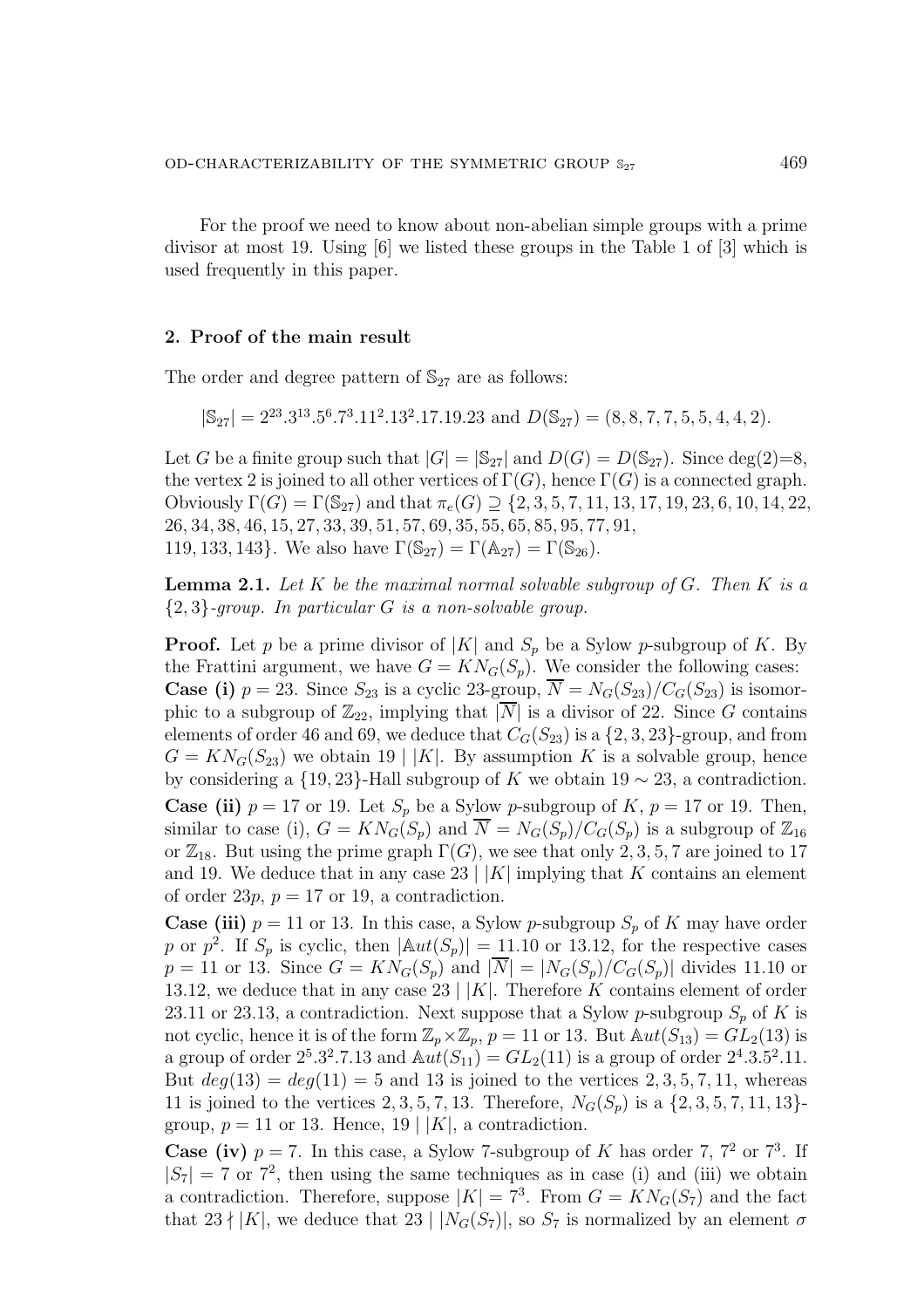of order 23. Since G has no element of order 23.7,  $\langle \sigma \rangle$  should act fixed-point freely on  $S_7$ , implying 23 |  $7^3 - 1$ , a contradiction.

**Case (v)**  $p = 5$ . In this case,  $|S_5| = 5^{\alpha}, 1 \le \alpha \le 6$ . By case (i), we have  $23 \nmid |K|$ and from  $G = KN_G(S_5)$  we deduce that  $S_5$  is normalized by an element of order 23, hence 23 |  $5^{\alpha} - 1$ . But considering all the numbers  $1 \leq \alpha \leq 6$ , we obtain a contradiction.

Therefore, we have proved that  $|K|$  can only be divisible by 2 and 3 and the Lemma is proved.

**Lemma 2.2.** G/K is an almost simple group,  $S \leq G/K \leq \mathbb{A}ut(S)$  where S is a simple group.

**Proof.** We set  $\overline{G} = G/K$  and  $\overline{S} = soc(\overline{G})$  where  $soc(\overline{G})$  denotes the socle of  $\overline{G}$ , i.e the subgroup of  $\overline{G}$  generated by the set of all the minimal normal subgroups of  $\overline{G}$ . We have  $\overline{S} \leq \overline{G} \leq \mathbb{A}ut(\overline{S})$  and  $\overline{S} \cong S_1 \times S_2 \times \cdots \times S_n$ ; where  $S_i$ 's are finite non-abelian simple groups. We show that  $n = 1$ . Assume on the contrary  $n \geq 2$ . If 23 | |S|, then the order of one  $S_i$  is divisible by 23. We assume 23 | |S<sub>1</sub>|. Since 23  $\sim$  2 and 23  $\sim$  3, the S<sub>i</sub>'s,  $i \geq 2$  must be  $\{2,3\}$ -groups contradicting the simplicity of  $S_i$ . Therefore 23  $\nmid |S|$  and by Lemma 2.1, 23  $\mid |G|$ . From  $N_G(\overline{S})/C_G(\overline{S}) = \overline{G}/C_G(\overline{S}) \leq \mathbb{A}ut(\overline{S})$  we deduce that  $23 \in \pi(\overline{G}) \subseteq \pi(\mathbb{A}ut(\overline{S}))$ . But  $|\mathbb{A}ut(S)| = |S|$ .  $|Out(S)|$ , hence 23  $|Out(S)|$ . Let  $P_1, \dots, P_k$  be non-isomorphic simple groups among  $S_1, \dots, S_n$  such that  $\overline{S} \cong P_1^{t_1} \times \dots \times P_k^{t_k}$  $b_{k}^{t_k}, t_1 + \cdots + t_k = n.$ We have  $Out(S) = Out(P_1^{t_1})$  $O_1^{t_1} \times \cdots \times Out(P_k^{t_k})$  $\binom{b_k}{k}$  and from  $23 \nmid |S|$  we obtain  $23 \nmid |P_i|$ for all  $1 \le i \le k$ , so  $P_i$ 's are simple  $\{2, 3, 5, 7, 11, 13, 17, 19\}$ -group and by Table 1 in [2] we obtain  $23 \nmid |Out(P_i)|, 1 \leq i \leq k$ . But  $Aut(P_i^{t_i})$  $P_i^{t_i}$   $\cong$   $P_i \text{wr} \mathbb{S}_{t_i}$  and from  $23 \mid \mathbb{A}ut(P_1^{t_1})$  $|t_1^{t_1}| = |P_1|^{t_1} \cdot t_1!$  we obtain 23 |  $t_1!$  which implies  $t_1 \geq 23$ . Therefore  $(23!)_2 \times 2^{23} = 2^{46}$  must divide the order of G, a contradiction. Hence  $n = 1$ , and  $\overline{S}$  is a simple group with  $\overline{S} < \overline{G} < \mathbb{A}ut(\overline{S})$ , the Lemma is proved.

**Lemma 2.3.**  $\overline{S}$  is isomorphic to  $\mathbb{A}_{26}$  or  $\mathbb{A}_{27}$ .

**Proof.** By Lemma 2.2,  $\overline{S} < \overline{G} < \Delta ut(\overline{S})$ , where  $\overline{S}$  is a simple group such that the largest prime factor of  $|\overline{S}|$  is 23. Hence by  $|G| = |\mathbb{S}_{27}|$  and the fact that  $\{13, 17, 19, 23\} \cap \pi(Out(\overline{S})) = \emptyset$ , we obtain  $13^2.17.19.23 \mid |\overline{S}|$ . Now by [5],  $\overline{S} \cong \mathbb{A}_{26}$ or  $\mathbb{A}_{27}$ .

**Lemma 2.4.** If  $\overline{S} \cong \mathbb{A}_{27}$ , then there are 3 possibilities for G such that  $|G| = |\mathbb{S}_{27}|$ and  $OD(G) = OD(\mathbb{S}_{27})$ .

**Proof.** If  $\overline{S} \cong \mathbb{A}_{27}$  then  $\mathbb{A}_{27} \leq G/K \leq \mathbb{S}_{27}$ . If  $G/K \cong \mathbb{S}_{27}$ , then  $K = 1$  and  $G \cong \mathbb{S}_{27}$ . If  $G/K \cong \mathbb{A}_{27}$ , then  $|K| = 2$ , hence  $G \cong \mathbb{Z}_2.\mathbb{A}_{27}$ , which gives us 2 possibilities for G. The Lemma is proved.

**Lemma 2.5.** If  $\overline{S} \cong \mathbb{A}_{26}$ , then there are 35 non-isomorphic groups G with  $|G| = |\mathbb{S}_{27}|$  and  $OD(G) = OD(\mathbb{S}_{27})$ .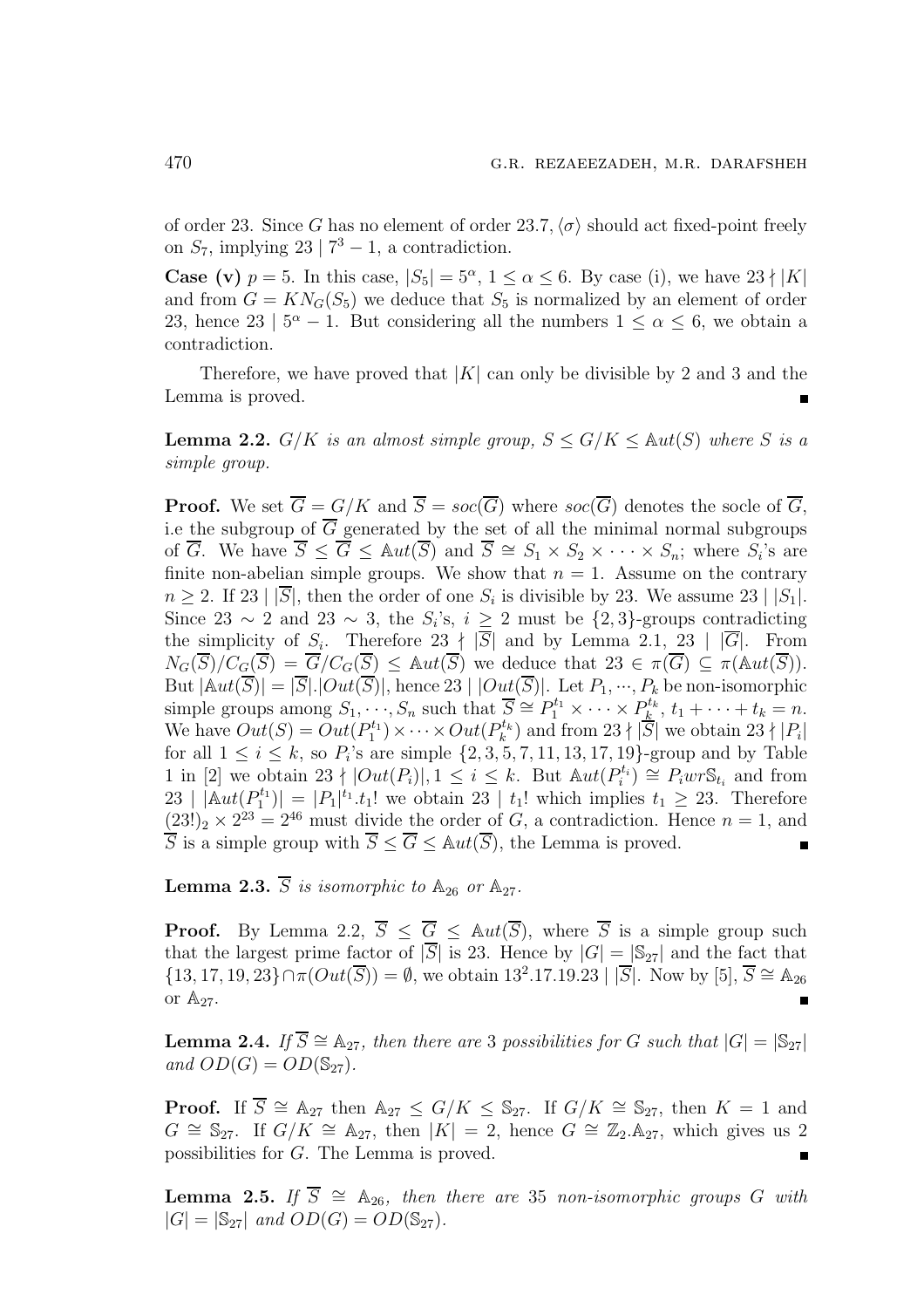**Proof.** If  $\overline{S} \cong \mathbb{A}_{26}$ , then from  $\mathbb{A}_{26} \leq G/K \leq \mathbb{S}_{26}$  we obtain  $G/K \cong \mathbb{A}_{26}$  or  $\mathbb{S}_{26}$ . **Case (i)**  $G/K \cong \mathbb{A}_{26}$ . In this case  $|K| = 54$ . It can be shown that  $G \cong K \times \mathbb{A}_{26}$ or  $G \cong P \times (2.\mathbb{A}_{26})$  where P is the unique subgroup of order 27 in K. Since there are 15 non-isomorphic groups of order 54 and 5 non-isomorphic groups of order 27, we obtain 20 possibilities for G.

**Case (ii)**  $G/K \cong \mathbb{S}_{26}$ . In this case,  $|K| = 27$ . It can be shown that G has a normal subgroup H isomorphic to  $K \times \mathbb{A}_{26}$  such that  $G/H \cong \mathbb{Z}_2$ . This will give us 15 possibilities for G. Hence, altogether, we obtain 35 groups with the property mentioned in the theorem.

**Main theorem.** There are 38 non-isomorphic finite groups G with  $|G| = |\mathbb{S}_{27}|$ and  $OD(G) = OD(\mathbb{S}_{27})$ .

Proof. This follows from Lemmas 2.1-2.5.

Remark 2.1. The structures of the 35 groups mentioned in Lemma 2.5 may be described in terms of the semidirect product.

**Case(i)**  $G/K \cong \mathbb{A}_{26}$ ,  $|K| = 54$ .

Consider the semidirect product  $K \times \mathbb{A}_{26}$ . Then, we have a homomorphism  $\varphi : \mathbb{A}_{26} \to \mathbb{A}ut(K)$ . Since  $\mathbb{A}_{26}$  is a simple group, we obtain  $Ker\varphi = \mathbb{A}_{26}$  implying that  $G \cong K \times \mathbb{A}_{26}$ . There are 15 groups of order 54, hence there are 15 possibilities for G.

Case (ii)  $G/K \cong$  S<sub>26</sub>, |K| = 27.

Let us consider the semidirect product  $K \rtimes \mathbb{S}_{26}$  corresponding to the homomorphism  $\varphi : \mathbb{S}_{26} \to \mathbb{A}ut(K)$ . Considering the normal subgroups of  $\mathbb{S}_{26}$  we have  $ker \varphi = \mathbb{S}_{26}$  or  $\mathbb{A}_{26}$ . If  $Ker \varphi = \mathbb{S}_{26}$ , then  $G \cong K \times \mathbb{S}_{26}$  and we obtain 5 possibilities for G. If  $Ker\varphi = \mathbb{A}_{26}$ , then  $\mathbb{S}_{26}/\mathbb{A}_{26} \cong \varphi(\mathbb{S}_{26}) \leq \mathbb{A}ut(K)$ . But  $\mathbb{S}_{26}/\mathbb{A}_{26} \cong \mathbb{Z}_{2}$ , implying that  $\varphi(\mathbb{S}_{26})$  corresponds to an involution (an element of order 2) in  $\mathbb{A}ut(K)$ . But there are 5 non-isomorphic groups of order 27.

- 1)  $K \cong \mathbb{Z}_{27}$ , then  $|\mathbb{A}ut(K)| = 18$  has only one involution.
- 2)  $K \cong \mathbb{Z}_3 \times \mathbb{Z}_9$ , then  $\mathbb{A}ut(K) = \mathbb{Z}_2 \times \mathbb{Z}_2$ , which has 3 involutions.
- 3)  $K \cong \mathbb{Z}_3 \times \mathbb{Z}_3 \times \mathbb{Z}_3$ , then  $\mathbb{A}ut(K) = GL_3(3)$  and it can be verified that this group has 7 conjugacy classes of involutions.
- 4) K is a group of order 27 with element of order 9, then  $\mathbb{A}ut(K) \cong V_3(3) \rtimes$  $GL_2(3)$ , where  $V_3(3)$  is the vector space of dimension 3 over the field with 3 elements. It can be verified that  $V_3(3) \rtimes GL_2(3)$  has 3 conjugacy classes of involutions.
- 5) K is a group of order 27 with elements of order 9, then  $\mathbb{A}ut(K) = V_3(3) \rtimes$  $AGL<sub>1</sub>(3)$ , where  $AGL<sub>1</sub>(3)$  is the affine group in dimension 1 over the field with 3 elements. This group has only one conjugacy classes of involutions. Considering the non-isomorphic groups obtained from cases  $1-4$ , we obtain 15 groups. Hence altogether we obtain 35 non-isomorphic groups from the semidirect product  $K \rtimes \mathbb{A}_{26}$ ,  $|K| = 54$  and  $K \rtimes \mathbb{S}_{26}$ ,  $|K| = 27$ .